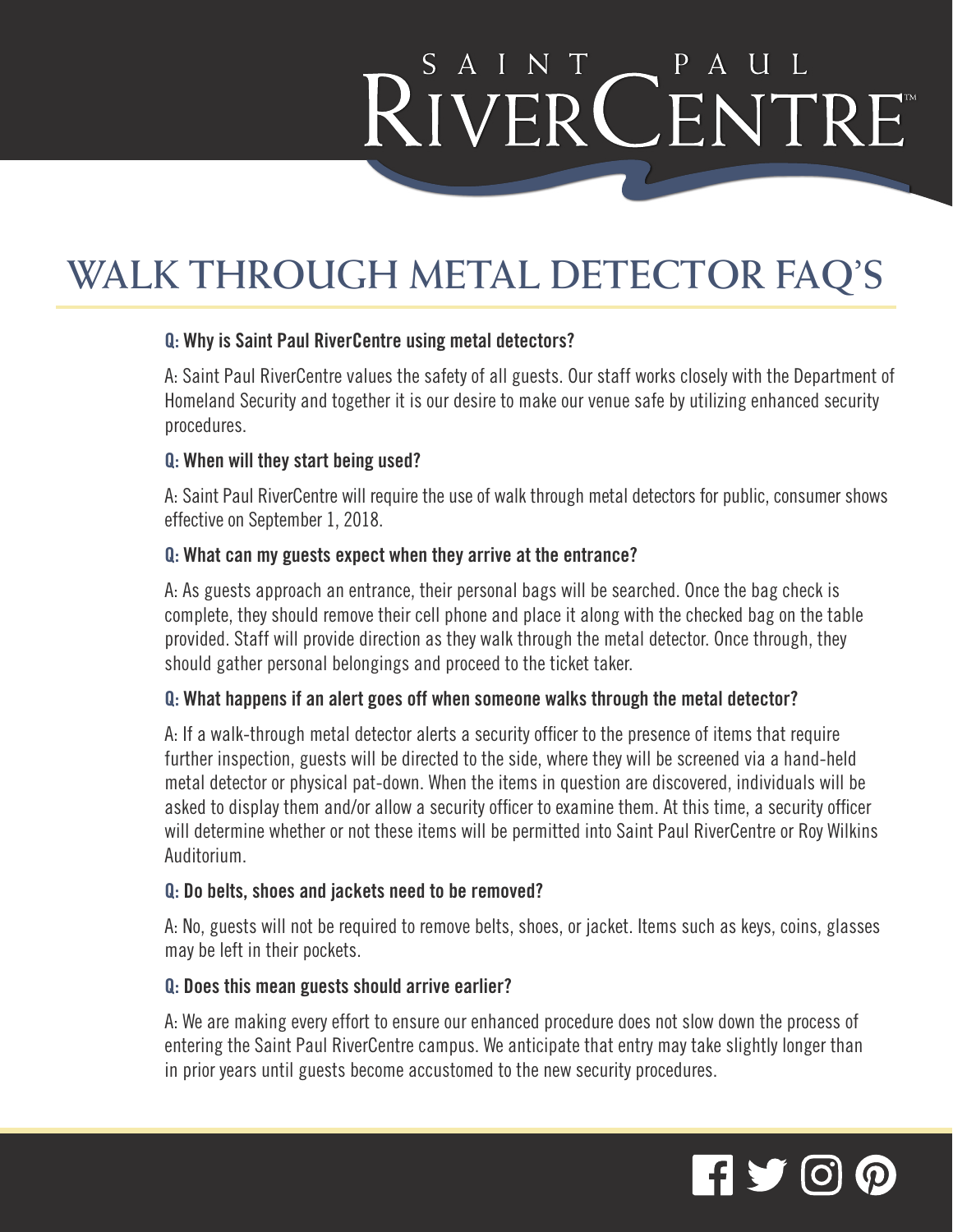# RIVERCENTRE

#### **Q: Are bags permitted to be brought into Saint Paul RiverCentre?**

A: Yes, bags are permitted. To provide a safer environment and significantly expedite guest entry into the venue, Saint Paul RiverCentre encourages guests to leave bags at home or limit the size of bags that are brought to the event. We suggest clear totes (plastic, vinyl or PVC) which do not exceed 12" x 6" x 12", gallon size plastic storage bags or small bags or clutch purses no larger than 4.5" x 6.5".

#### **Q: What if guests arrive with a mobility device, stroller, or are medically unable to enter through a metal detector?**

A: Each event will have an entrance available for those who cannot go through a metal detector. Guests using these entrances will be subject to a light pat down search and/or use of hand held metal detector as well inspection of the mobility device/stroller.

#### **Q: What if a guest has a medical condition that will not permit them to go through the walk through metal detector?**

A: Please alert the staff at the check-point and they will make alternate accommodations. All guests are subject to search prior to entering Saint Paul RiverCentre.

#### **Q: What if a guest has a medical implant and it sets the detector off?**

A: We are aware of today's advanced medical technologies. If an alarm is triggered, guests will be subject to security follow-up screening, which may include the use of a hand held metal detector or light pat down search.

#### **Q: Do exhibitors need to use metal detectors on load in days?**

A: No. During **load in hours** (in the days leading up to the event), exhibitors will not be subject to screening. Saint Paul RiverCentre assumes that show promoters have properly screened their own exhibitors.

#### **Q: Do exhibitors need to use metal detectors on event days?**

A: Yes. If exhibitors are entering at the main public gates, they will be required to be screened upon entry. A separate entrance will be designated for exhibitor, ADA guests and guests with strollers to expedite their entry time. Your Event Manager will work with you to designate a time when exhibitors will be required to enter via metal detectors on event days.